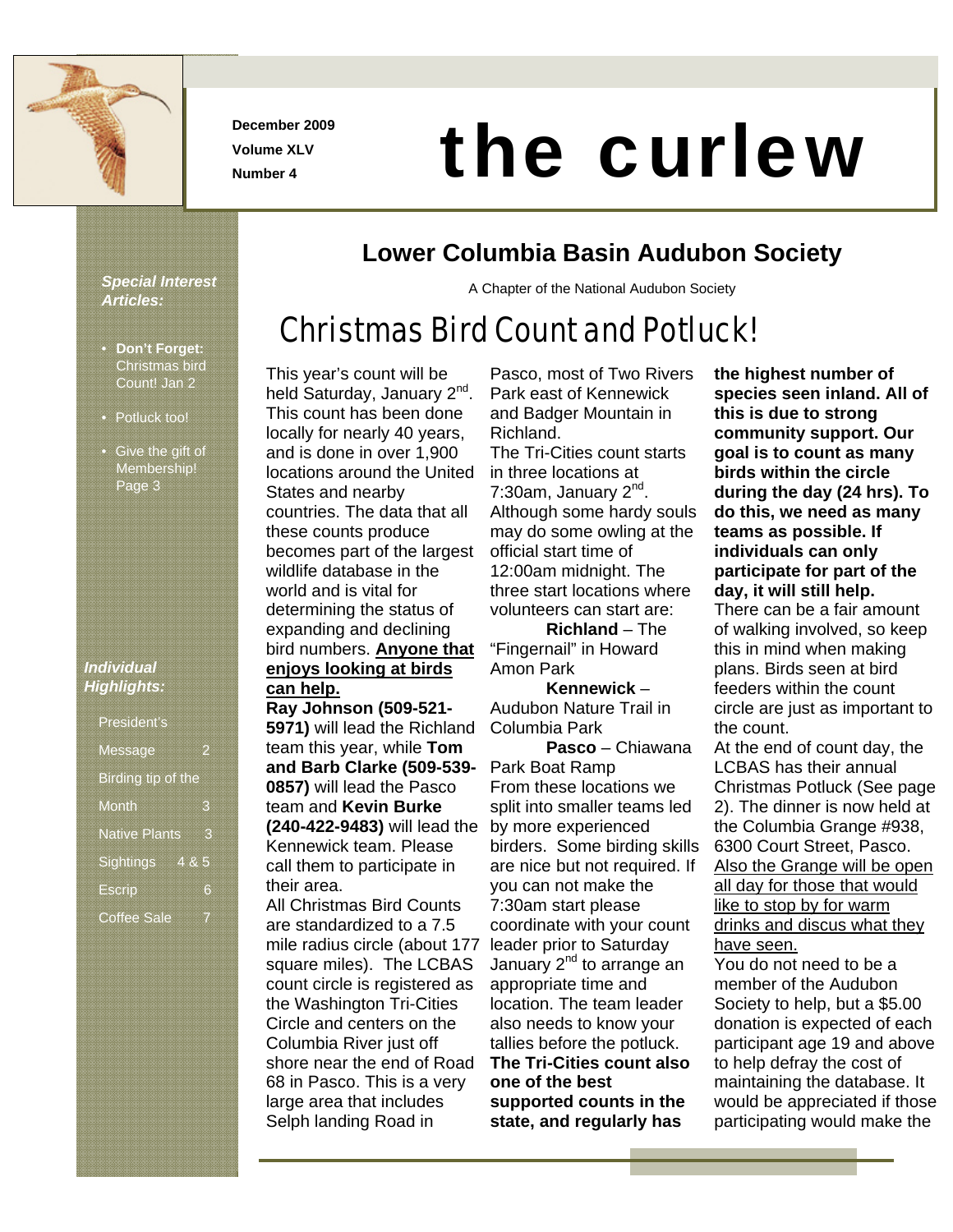

*Anyone that enjoys looking at birds can help.*



*"As I slogged through Okefenokee Swamp working on my Ph.D. and up to my … in alligators, I was doing the real hard work of science"*

### Bird Count and potluck Continued

\$5.00 donation at the 7:30am start. The information that all counts generate is reviewed and placed in a database that is available to everyone on the Internet. The database can be accessed through www.birdsource.org, then selecting the Christmas Bird Count icon. The Tri-Cities Count code is WATC. **For more information on the Tri-Cities Christmas Bird Count, please contact Dana Ward at** 

**(509) 545-0627.** 

**Christmas Bird Count Potluck** The Christmas Bird Count Potluck will be held at 6 PM on Saturday, January 2, 2010 at the Columbia Grange, 6300 Court Street, Pasco.

Everyone please bring a main dish plus a salad or desert to:

the company of the company of the company of the company of the company of the company of the company of the company of the company of the company of the company of the company of the company of the company of the company

share and your own table service. LCBAS will furnish coffee and soft drinks. Whether you spent the day stomping through the fields, watching your feeders or you just want to hear the official results from the day's count, come and share a meal and holiday cheer with a friendly bunch of birders: and their families and friends. **Example 2008** In the contract of the contract of the contract of the contract of the contract of the contract of

### President's Message *with Ed Rykiel, President*

#### **Be a Scientist … 's Aide – Christmas Bird Count**

When I was growing up, I wanted to become a Scientist. That's right – with a capital 'S'. A real scientist. Well, I got my wish, more or less. I was a fairly well-known scientist for 15 minutes or so.

 As I slogged through Okefenokee Swamp working on my Ph.D. and up to my … in alligators, I was doing the real hard work of science, collecting field samples, data. And every once in a while I would spot a Blackburnian Warbler singing in the top of a cypress tree trimmed with Spanish moss, or catch a glimpse for a Swallow-tailed Kite wafting by overhead, and I would forget how hard the work was. Remind me to tell you about it some time.

 If you ever wanted to be a scientist, or just have the urge to be

a contributor to a science database, the Christmas Bird Count is your chance to enjoy the real hard work of science, collecting the data. Luckily, you won't have alligators to contend with, and even better you can spend all your time looking for birds. The birds you count are part of the largest scientific database in the world - over a hundred years of Christmas Bird Counts that scientists use to estimate trends in bird populations.

Your observations on January 2<sup>nd</sup> will become a part of the mix of data that ultimately forms the basis for policy decisions that affect the wildlife management of North American birds. What could be better than that for us amateur ornithologists. Oh, and there's a really wonderful potluck supper too!

May your holidays be full of joy, the new year be a happy one for you, and you get to see all the birds you hoped for!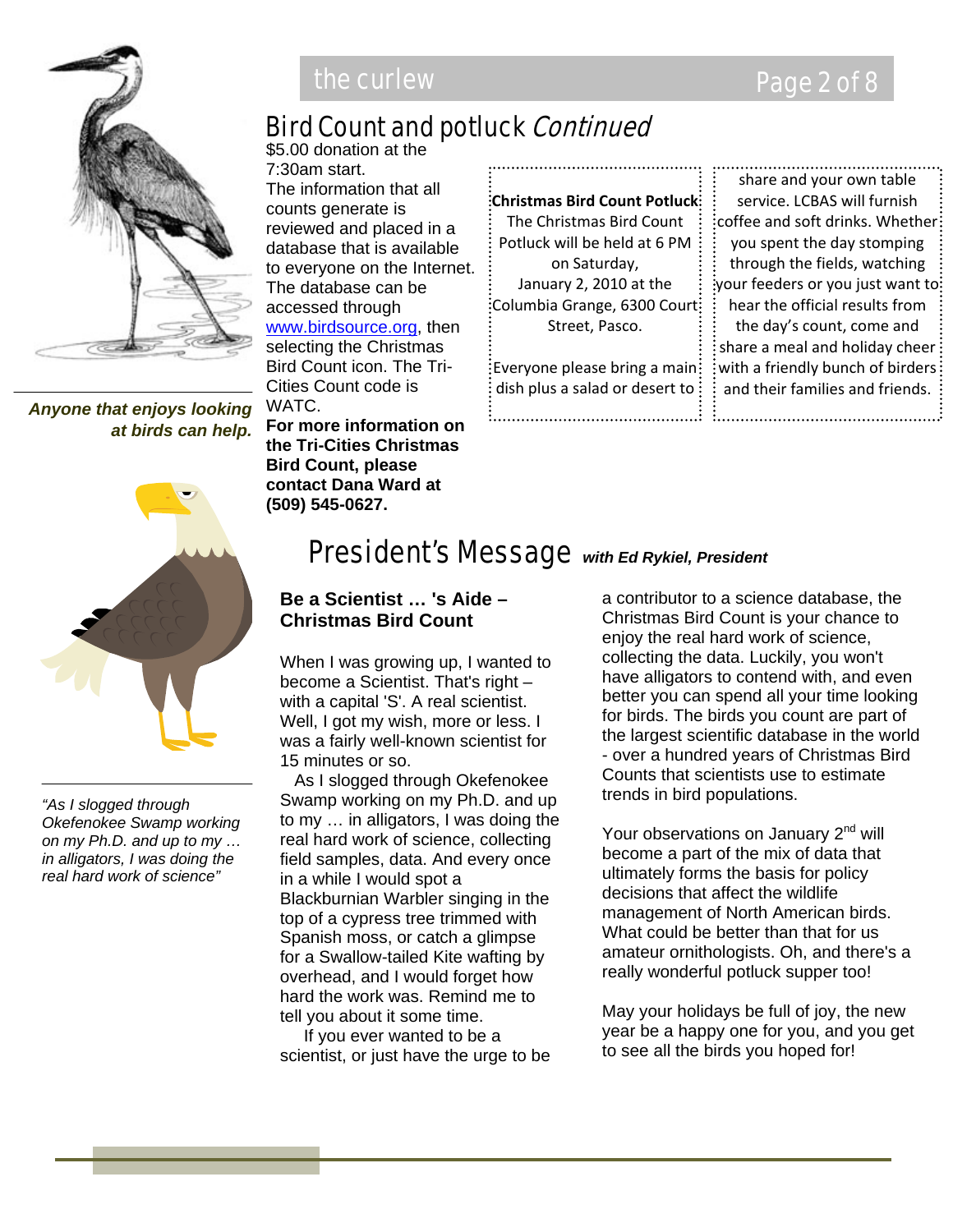### A Wonderful Holiday Surprise! Give the Gift of Membership!



#### **End of the year offer!!**

Give a membership to LCBAS to a friend, co-worker, neighbor, or family member! Until December 31, any current member can give a new LCBAS membership for only \$15 (no renewals please). Subscriptions will start with the January Curlew.

Here's what to do: Fill out the form on your Curlew with the new person's information. Write "Gift from" and your name somewhere on the form. We will leave notification of this gift to you to  $do - be$ creative!

#### **McNary Environmental Education Center Second Saturday Event!**

Open to the Public! On January 9, 2010, join the Friends of Mid-Columbia River National Wildlife Refuges for Owls: Who-o-o lives in your backyard and why?! **How to get there:** The Education Center is located off Highway 12 near Burbank. From Tri-Cities take Highway I-182 East/Highway 12 East to Burbank. Turn left onto Humorist Rd. at second stoplight after the Snake River Bridge. Turn left onto Lake Rd. Look for Education Center on the left.

### **Native Plant Workshop/Panel Discussion!**

The Columbia Basin Chapter of the Native Plant Society is planning a Workshop/Panel Discussion the first week of January on Gardening/Landscaping with Native Plants. January 6th 2010 at 7pm in Room 120 of the CIC Building (library) at WSU Tri-Cities!

*Have you wondered* 

- 1. What you could do with a dry corner of your yard?
- 2. How to xeriscape your garden using plants native to our area or the region?
- 3. Whether plants you see blooming in the desert would live in your yard?
- 4. If you could dig up plants in the desert and transplant them in your yard?
- 5. How to attract native birds?

Or have you actually landscaped your garden or yard with natives and have some lessons to share with others?

We've asked long-time members with experience in planting natives in natural and garden settings to participate in a panel to answer questions and discuss methods that do and don't work. Please come and join us – we'd love to "cross pollinate" with your organization :>

### **Birding tip of the Month**

*Use a local checklist to give you an idea of what is possible. You might actually find something not on that list but then you know you need to fully document your find! Some lists suggest the best time of year to find a bird – know the seasons when they occur.*

*"Please come and join us*– *we'd love to "cross pollinate" with your organization."*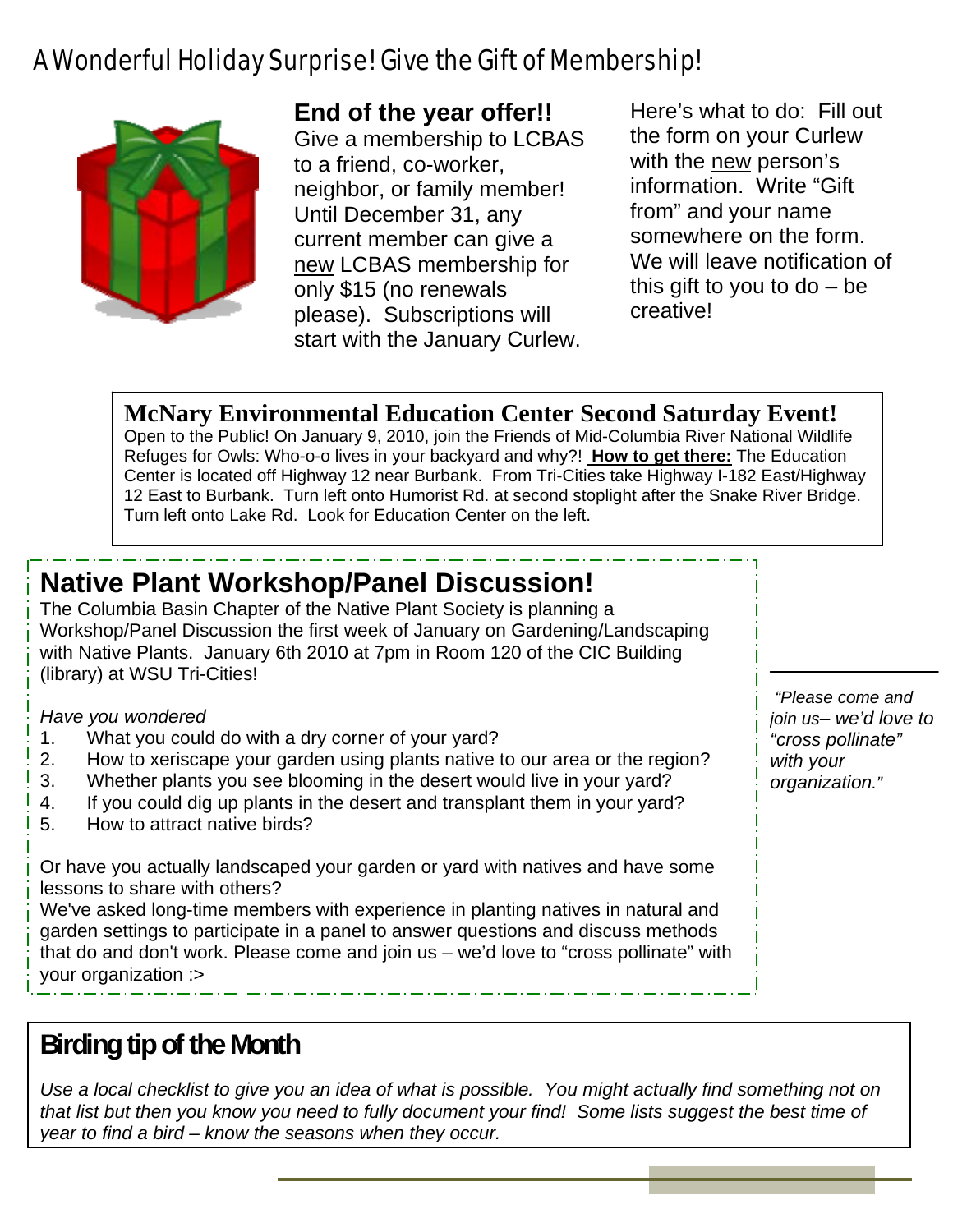#### Bird Sightings – November 2009 **Kevin Burke** *- (wildburke@hotmail.com)*

*"I encourage everyone to put on some long johns and get out there and bird."*

#### *Bird Sightings Greetings*

Hello Everyone! I would like to thank everyone for submitting sightings this month. This column would not be possible without the motivation and passion of all of you. We had another great month of bird sightings. The ducks have come back in huge numbers and we have some other birds that are sticking around so we can get some late looks at them. I encourage everyone to put on some long johns and get out there and bird.

### **November:**

- 1. Nov. 1<sup>st</sup>: A MacGillivray's Warbler was seen at Chamna by (JL). This is a very late sighting for this bird in our area.
- 2. Nov. 1<sup>st</sup>: A **Brown Creeper** and a Clark's Grebe were seen at Windust Park by (NL, BL).
- 3. Nov. 1<sup>st</sup>: A <u>Western Screech Owl</u> was heard at the home of (JB and KB).
- 4. Nov. 2<sup>nd</sup>: A <u>Yellow-shafted Flicker</u> was seen at W.E. Johnson Park by (LH).
- 5. Nov. 2<sup>nd</sup>: 61 <u>Tundra Swans</u> were seen at Casey Pond and a Merlin was seen on Dodd road by (NL and KC).
- 6. Nov. 2<sup>nd</sup>: 3 <u>Barrow's Goldeneye's</u> and 2 **Eared Grebe's** were seen near Columbia Park by (NL).
- 7. Nov. 2<sup>nd</sup>: A Hermit Thrush was seen in the yard of (R).
- 8. Nov. 3<sup>rd</sup>: A <u>Red-necked Grebe</u> was seen near Columbia Park by (NL).
- 9. Nov. 6<sup>th</sup>: A <u>Rough-legged Hawk</u> and

Northern Shrike was seen in Western Benton County by (CL, RL).

- 10. Nov. 8<sup>th</sup>: A <u>Townsend's Solitaire</u> was seen near Riverside Drive in West Richland by (KC).
- 11. Nov. 15<sup>th</sup>: A Merlin and a Hermit Thrush were seen on Bateman Island by (R).
- 12. Nov. 16<sup>th</sup>: A <u>Black-necked Stilt</u> was seen at the Yakima Delta by (BW). This bird has been hanging around the delta for a while now and has been seen by a lot of folks even as recently as Dec.1st.
- 13. Nov. 19<sup>th</sup>: A pair of White-winged Scoters, An Eurasian Widgeon from the Two Rivers Unit of McNary Wildlife Refuge. A Tricolored Blackbird and 2 Rusty Blackbirds were seen on Dodd Road, all seen by (MWo). Rusty Blackbirds are a really rare find for our area. Great Sighting!
- 14. Nov. 20<sup>th</sup>: A <u>Tricolored Blackbird</u> was seen on Dodd road by (NL, MH, AH).
- 15. Nov.  $20^{\text{th}}$ : 100 <u>Tundra Swans</u> and 1 Greater White‐fronted Goose were seen at Casey Pond by (NL, LF, WH, MH, AH).
- 16. Nov. 20<sup>th</sup>: A large flock of **Snow** Geese were seen on highway 221 between Paterson and Prosser by (LN).
- 17. Nov. 22<sup>nd</sup>: A <u>Say's Phoebe</u> and a Harris's Sparrow were seen on Red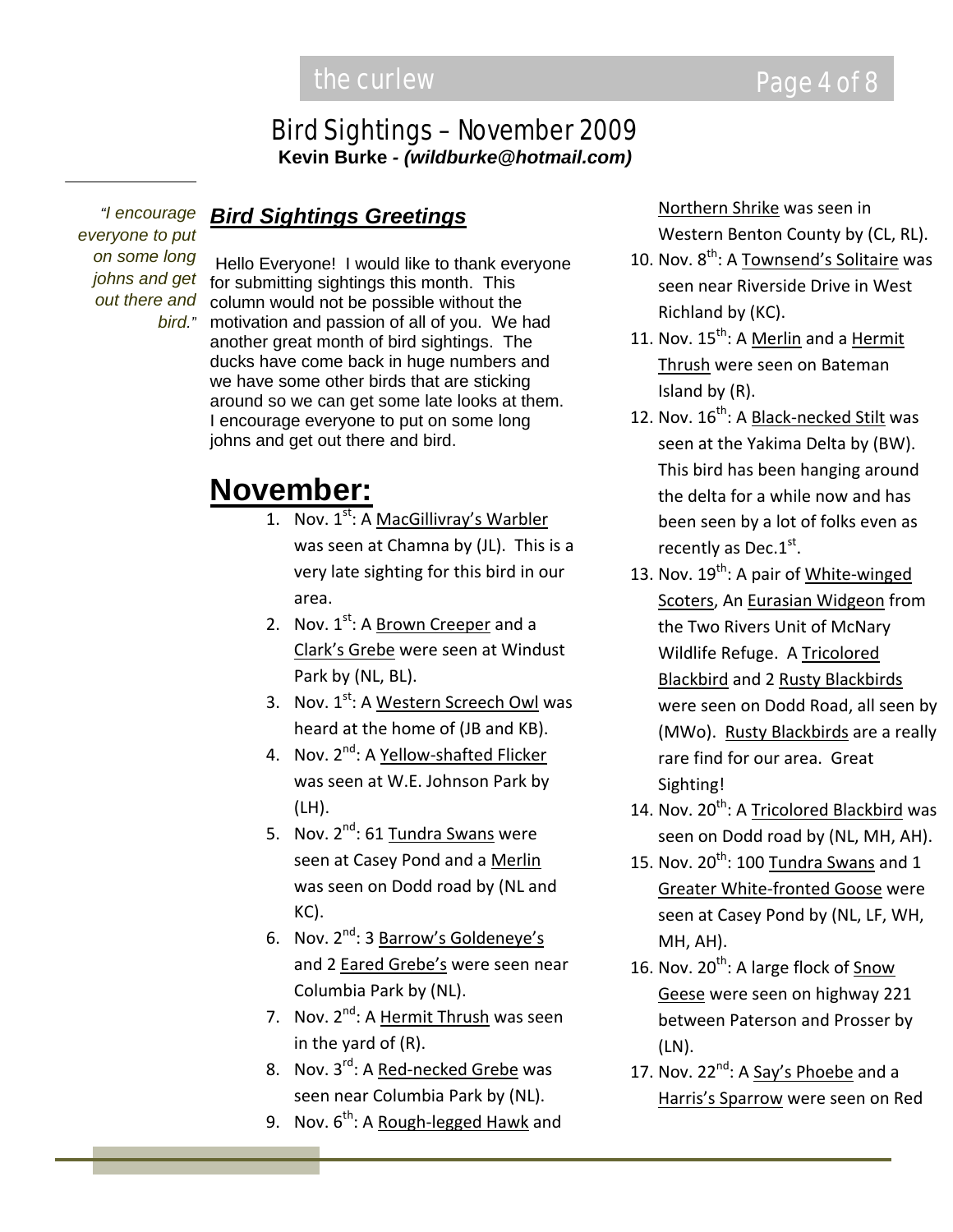### November Bird Sightings continued

mountain at the home of (HB).

18. Nov. 24<sup>th</sup>: A <u>Purple Finch</u> and a <u>Winter</u> Wren were spotted at W.E. Johnson Park by (LU, LH).

 $\overline{\phantom{a}}$ 

- 19. Nov. 26<sup>th</sup>: A <u>Clark's Grebe</u> was seen at Bateman Island by (GM).
- 20. Nov. 28<sup>th</sup>: a <u>Thayer's Gull</u> and 2 <u>Barrow's</u> Goldeneye's were seen at Leslie Groves Park by (BL, NL).
- 21. Nov. 29<sup>th</sup>: A <u>Harris's Sparrow</u> was seen at the feeder of (LH).
- 22. Nov. 29<sup>th</sup>: A <u>Turkey Vulture</u> was seen west of Prosser on North River Road by (JM).

### **Observers:**

(LH) Lisa Hill, (JB) Jennie Bradbury, (KB) Kevin Burke, (NL) Nancy LaFramboise, (BL) Bill LaFramboise, (RL) Ron Louderback, (CL) Carol Louderback, (MWo) Michael Woodruff, (KC) Kathy Criddle, (GM) Guy McWethy, (LF) Lucie Fritz, (JL) Jordene Lucas, (BW) Bob Woodley, (JM) Jim Mackey, (R) Reagan, (MH) Marilyn Hayes, (AH) Angela Harding, (LF) Lucie Fritz, (WH) Wayne Heinz, (LN) Laurie Ness, (LU) Larry Umthun, (HB) Howard Browers

### **Check out our website: http://lcbas.org**

| President Ed Rykiel(509)627-1113          |  |
|-------------------------------------------|--|
| E-mail: ecodoc59@yahoo.com                |  |
| Vice President Robin Priddy (509)783-4664 |  |
| E-mail: grania0358@aol.com                |  |
| Secretary Debbie Berkowitz(509)375-4740   |  |
| E-mail: cdandrb@charter.net               |  |
| Treasurer Lucie Fritz……………….(509)946-9134 |  |
| E-mail: LucieF@aol.com                    |  |
|                                           |  |

### **Bateman Island Bird Walk:**

*With Kevin Burke filling in for Lisa Hill.*  We had a great time on the November walk! The morning brought a lot of wind, but as the walk progressed the wind died down and the weather cooperated with us. We had about 15 people throughout the walk and it was great to see two Junior Audubon members come out to see what we could see. We started out on the causeway with the wind blowing in all the usual bird suspects. We started out by getting a great look at WESTERN GREBES through the scope. A HORNED GREBE was diving off the Eastern side of the causeway. They always seem to dive just when you get a good look at them. Female HOODED MERGANSERS were swimming off the Western edge mingling with a few MALLARDS. The lone YELLOW-RUMPED WARBLER flew in and landed on a bare branch so everyone got a great look. Also on the causeway we had GADWALL, PIED-BILLED GREBE, and DOUBLE-CRESTED CORMORANT. A stroll through the middle of the island produced some of the more noisy species. We had a few BLACK-CAPPED CHICKADEE's talk to us. The BEWICKS WREN only gave us a little glimpse but we sure heard it. A GOLDEN-CROWNED SPARROW was in amongst the WHITE-CROWNED SPARROWS, a good find for the Bateman island walk. We had a bunch of GOLDEN-CROWNED KINGLETS in the locust grove near the end of the island. The GREAT HORNED OWLS were found in the grove and we all got glimpses as they flew around trying to get out of our way.

The water at the end of the island was full of the usual ducks. NORTHERN PINTAIL were out in low numbers. A few GADWALL, GREEN-WINGED TEAL, and BUFFLEHEAD showed themselves for the crowd to see. A PEREGRINE FALCON was sitting out on its usual log in the middle of the delta. Four small shorebirds flew across our line of sight with a flock of GREEN-WINGED TEAL. We tried to make an identification but they flew by so fast we just couldn't tell what they were. On the back side of the island we peered out on the river and saw a male REDHEAD with two females. Two COMMON LOONS were further out in the river. GREATER SCAUP were also present.

The rest of the walk didn't produce anything new, but a few of us lingered on the causeway chatting and we had the best look of a soaring COOPER'S HAWK. We also had a good find of a secretive BLACK-CROWNED NIGHT HERON. It was lurking around near the bank and was very hard to see. ROCK DOVE and MOURNING DOVE flew over to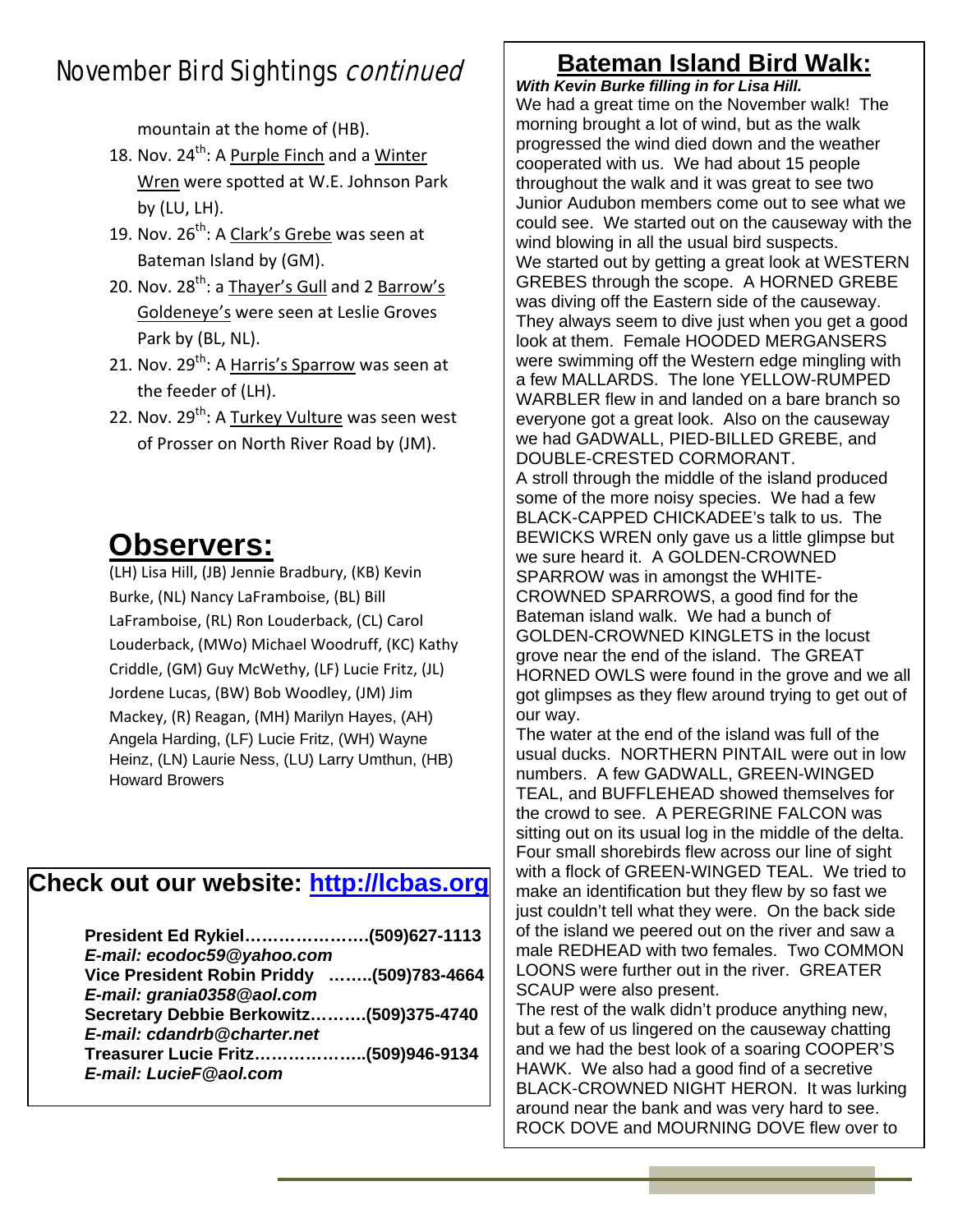### **Bateman Island Bird Walk continued**

finish out the walk, but we added five species in the last five minutes to get the walk total up to 39 species on the day.

It was a great walk with a good group of folks. We invite everyone to come on our Bateman Island bird walks which usually take place on the first Saturday of every month. January is the exception with the walk on the second Saturday so we can all participate in the Christmas Bird Count. So the Next Bateman Island Bird Walk will be on February 6, 2010! We now have binoculars to loan if you forget yours, or just don't have any to bring. Birders of all skill levels are welcome. The walks start at 8:00 A.M. I hope to see you all there in the New Year! Good Birding!

#### Olympic BirdFest 2010 Come Bird With Us. Sequim, Washington, April 9-11, 2010

Grab your binoculars and join the Olympic BirdFest 2010 celebration at the Dungeness River Audubon Center, April 9- 11, 2010.

 The stage is set…quiet bays and estuaries, sandy beaches, a five-mile-long sand spit, and a protected island bird sanctuary on the Strait of Juan de Fuca; wetlands, tide pools, rainforests, and lush river valleys. The players are ready … Marbled Murrelets, Rhinoceros Auklets, Harlequin Ducks, Black Oystercatchers, Peregrine Falcons, and Pygmy owls will be sporting their finest spring plumage for this celebration. Enjoy guided birding trips, boat tours; and a traditional salmon bake at the Jamestown S'Klallam Tribal Center. Come bird with us and experience with others the spectacular landscapes of the Olympic Peninsula …you just might go home with a new bird for your life list! Check out the offerings by going online

(http://www.olympicbirdfest.org),or calling for a brochure.

 **Also this year!** Follow your BirdFest weekend with a three-day, two night birding cruise of the spectacular San Juan Islands on April 11-13, 2010. Visit San Juan and Sucia Islands, and more. Stay at the historic Roche Harbor Resort. Get program information and registration forms online at: http://www.olympicbirdfest.org. Or contact us by phone, at 360-681-4076, E-mail us at info@olympicbirdfest.org Or write to us at:

Dungeness River Audubon Center P.O. Box 2450 Sequim, WA 98382

#### **Lower Columbia Bain Audubon is now part of the Escrip program at Yoke's Fresh Markets!!**

Now all of your regular purchases at Yoke's can help raise funds for LCBAS! Plus they have a great selection of wines : > Just register and give your card when you make a purchase and Yoke's will donate to LCBAS a percentage of your purchase. Here is how to register!

#### **Escrip Registration**

1. Go to Yokes, get a card, and register yourself online (Computer Registration)

2. Robin Priddy will get a card, register it for you and send it to you. (Robin Registration)

#### **Computer Registration**

1. Go to the customer service counter at Yokes, and get an escrip card.

2. Go to the web page: www.escrip.com/yokes.jsp

3. click on link at bottom that says "Sign up today".

4. Follow registration instructions. To locate LCBAS, use the "city where group is located" radio button, and put in Richland. The website will return a list of organizations, scroll down to Lower Columbia Basin Audubon and click on it

5. Once you've clicked on LCBAS, click "next" to register your information. (Step 2 on the website) 6. Select escrip- Yokes on the drop down list of cards (Step 3 on the website)

7. In the space for card number, enter the number on the back of your card under the UPC bars. Use the whole number, including the leading and following single digits. Do not put in spaces.

8. Keep clicking through the "nexts" until the registration finishes.

9. At the end you'll get a user number to confirm your registration. A copy of that number and a password will be sent to the email address you submitted. That user number and password can be used to check your personal part of the account (how much you have purchased and how much has gone to LCBAS).

#### **Robin Registration**

Contact me at **grania0358@aol.com I will ask for your name, address, phone number and email address**, I'll get a card, register it for you and send it to you.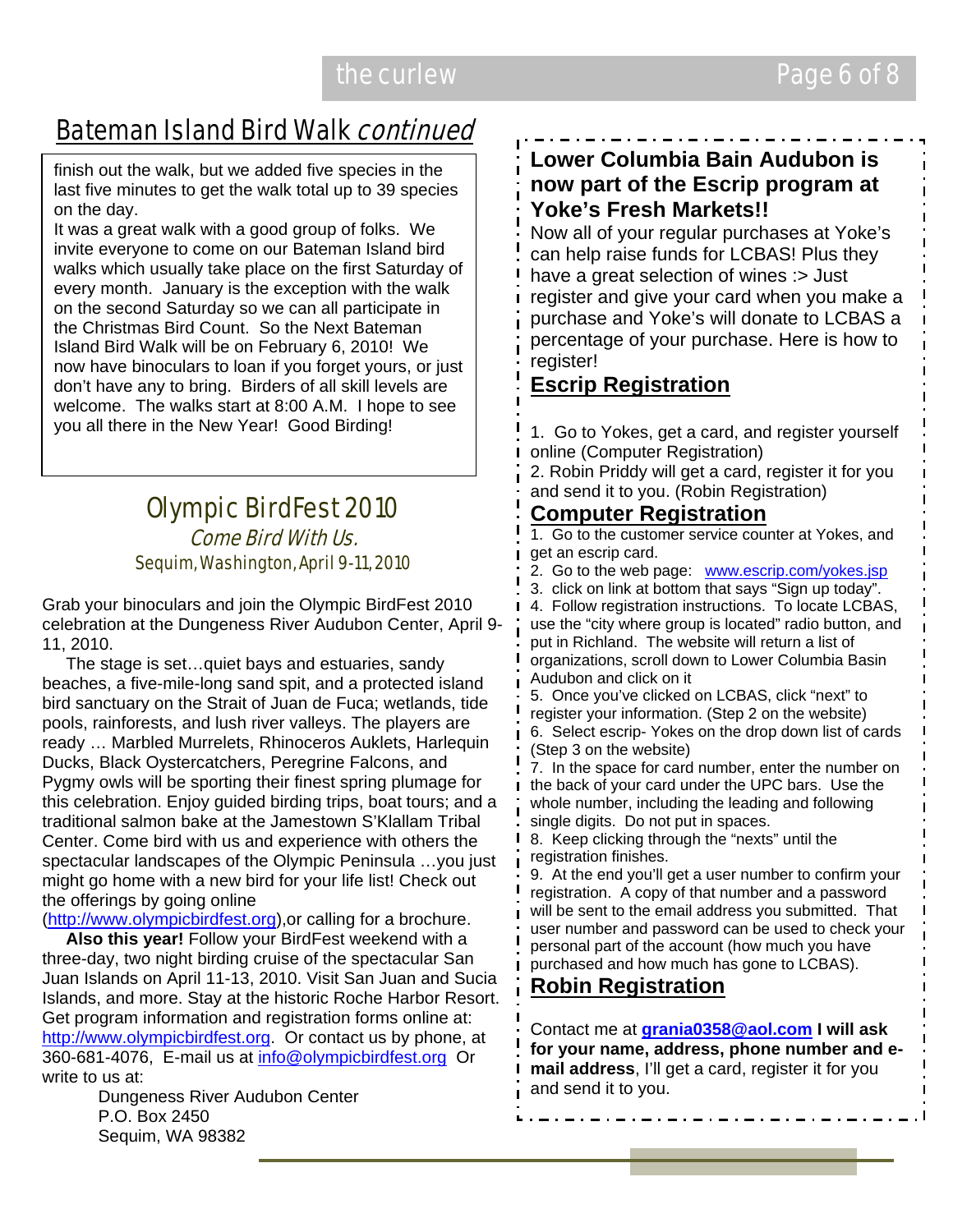### **Coffee Sale!**

What could be more wonderful than a cup of warm coffee during the cold days of winter? We are having a Coffee Sale for a winter fundraiser. This coffee is shade grown which helps protect our local songbirds while they are on their wintering grounds, because shade grown coffee is grown underneath a canopy of native trees. Most coffee is grown on plantations where native trees are cleared and deforested to make room for the coffee bushes. Please help support bird habitat by purchasing our shade grown coffees! They come in Decaf too!

(You know you spend way more than this per pound when you buy a regular size cup of coffee at Starbuck's ! So, support Audubon and the birds and buy from us!)

Grounds for Change – Fair Trade, Shade Grown **Organic Coffee** 

The blends we have are: Bolivia – medium Agate Pass – Med-dark

Cafe Feminine – Dark Decaf Blend Whole bean or ground

9.50 per bag.

Please contact Robin Priddy at 378-1694, grania0358@aol.com.

#### App in the hand finds birds in bushes as **you roam**

By MARY ESCH (AP)

ALBANY, N.Y. — When Jory Langner finds time for a field trip during an upcoming visit to Washington, he won't have to ask local birders where to find candidates to add to his life list of birds sighted.

All he'll have to do to is pull out his iPhone and fire up BirdsEye, a new bird-finding application that gives users instant access to recent reports of birds spotted near their location, tells them where to look for specific birds, and keeps track of their lists of all the birds they've ever seen.BirdsEye, recently released for iPhone and iPod Touch at a cost of \$19.99, was developed through a collaboration of some of the top ornithologists in the country, using content from the Cornell University Lab of Ornithology, the Academy of Natural Sciences and field guide author Kenn Kaufman.

### *Book Table Talk December 2009*

*By Kathy Criddle* 

Looking for a **last minute gift** for your birding friends? Although we don't meet for the regular meeting in December, you can email (kcriddlebirds@yahoo.com) or call me (628- 9869) to purchase a book or DVD for gifts. Recommended choices for this month include a couple of gently used books at seriously discounted prices.

For those who really want to learn about birds The Audubon Society Encyclopedia of North American Birds by John K. Terres, is a great bargain. There are 875 full-color photos and 800 black-and-white drawings illustrating 6,000 alphabetical entries and the life histories of 847 birds. Price is \$35.00

Learn about the history of birding and the amazing life of one of the founding members of the American Birding Association while reading the fun and interesting story titled Bird-Witched! How Birds Can Change a Life by Marjorie

Valentine Adams. A newspaper columnist on birding, and a teacher and producer of educational wild-life films, Marjorie and her husband "Red" Adams had many a fantastic birding adventure during their long lives. Price is \$5.00

For those who prefer learning by viewing the TV screen, we have new copies of Watching Warblers – West. This video guide to the warblers of Western North America is so fun to watch, *you* will want to "study" it over and over!<br>Price is \$35.00

It's not an electronic field guide to help identify birds. There are plenty of those around. This is new: a bird finder. It taps into eBird, the massive, constantly updated database of bird sightings maintained by the Cornell lab and the National Audubon Society.

Here's how it works. Suppose you're a bird watcher on a business trip or visiting relatives across the country and you have some spare time to take in the local fauna. Where's a good place to go? You start BirdsEye and poke "Find Nearby Birds." Using the iPhone's built-in GPS, it calculates your location and gives you a list of all the birds ever recorded in the area or just the ones reported recently. More information at http://www.birds.cornell.edu